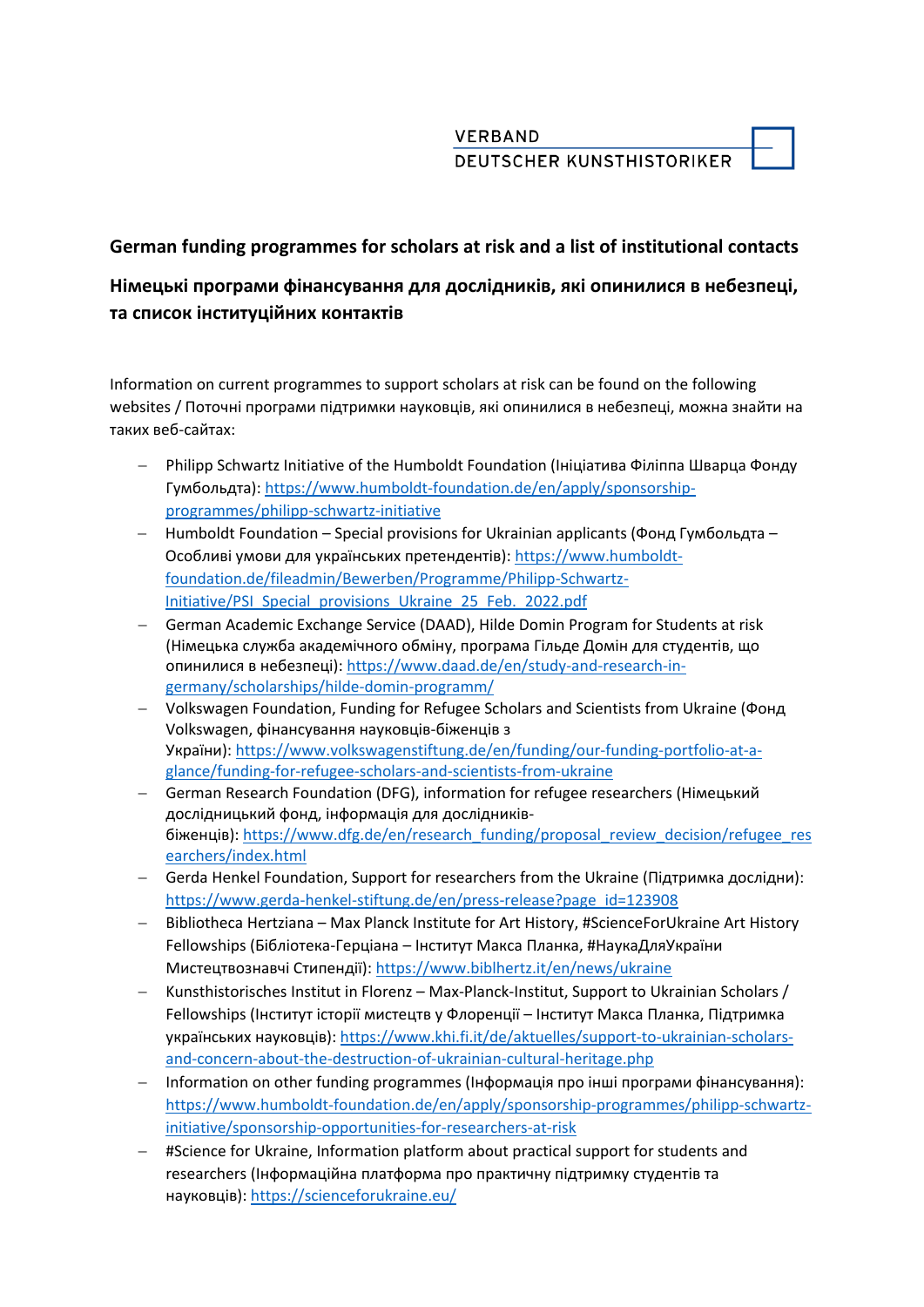− University of Erfurt, open list: Help and funding opportunities in and from academia (Допомога та можливості фінансування в академічних колах та з них): [https://www.uni](https://www.uni-erfurt.de/en/philosophische-fakultaet/seminare-professuren/historisches-seminar/professuren/wissenschaftsgeschichte/forschung/political-epistemologies-of-central-and-eastern-europe/war-in-ukraine-help-for-scholars)[erfurt.de/en/philosophische-fakultaet/seminare-professuren/historisches](https://www.uni-erfurt.de/en/philosophische-fakultaet/seminare-professuren/historisches-seminar/professuren/wissenschaftsgeschichte/forschung/political-epistemologies-of-central-and-eastern-europe/war-in-ukraine-help-for-scholars)[seminar/professuren/wissenschaftsgeschichte/forschung/political-epistemologies-of-central](https://www.uni-erfurt.de/en/philosophische-fakultaet/seminare-professuren/historisches-seminar/professuren/wissenschaftsgeschichte/forschung/political-epistemologies-of-central-and-eastern-europe/war-in-ukraine-help-for-scholars)[and-eastern-europe/war-in-ukraine-help-for-scholars](https://www.uni-erfurt.de/en/philosophische-fakultaet/seminare-professuren/historisches-seminar/professuren/wissenschaftsgeschichte/forschung/political-epistemologies-of-central-and-eastern-europe/war-in-ukraine-help-for-scholars)

For further information on these programmes please contact the funding institutions. / Для отримання додаткової інформації про ці програми, будь ласка, зверніться до фондових установ.

The following institutes of art history have declared to be prepared to host scholars at risk as academic guests (in the framework of the above-mentioned funding programmes). **This list is updated on an ongoing basis.** / Наступні інститути мистецтвознавства заявили про готовність прийняти дослідників, які опинилися в небезпеці, як академічних гостей (у рамках вищезгаданих програм фінансування). **Цей список постійно оновлюється.**

# **Otto-Friedrich-Universität Bamberg**

Institut für Archäologische Wissenschaften, Denkmalwissenschaften und Kunstgeschichte

Contact/Контакт: Prof. Dr. Stephan Albrecht, [stephan.albrecht@uni-bamberg.de](mailto:stephan.albrecht@uni-bamberg.de)

Website/веб-сайт[: https://www.uni-bamberg.de/iadk/kunstgeschichte/](https://www.uni-bamberg.de/iadk/kunstgeschichte/)

Fields of research/сфери наукових досліджень: Medieval architecture, Medieval sculpture, French art, art history and building history, art and rhetoric, Raphael, Rubens.

## **Freie Universität Berlin**

Kunsthistorisches Institut

Contact/Контакт: Dr. Tina Bawden, [tina.bawden@fu-berlin.de;](mailto:tina.bawden@fu-berlin.de) Prof. Dr. Karin Gludovatz, [karin.gludovatz@fu-berlin.de](mailto:karin.gludovatz@fu-berlin.de)

Website/веб-сайт[: https://www.geschkult.fu-berlin.de/e/khi/](https://www.geschkult.fu-berlin.de/e/khi/)

Fields of research/сфери наукових досліджень: Architectural history; art and film; art and visual cultures in Africa; art, material cultures and art theory from the Middle Ages to the 19th century (especially in Germany, France, England/Great Britain, Italy and the Netherlands); East Asian art history; illuminated books and manuscript cultures; Islamic art history; modern and contemporary art; transcultural art histories.

## **Humboldt-Universität zu Berlin**

Institut für Kunst- und Bildgeschichte / Institute of Art and Visual History

Contact/Контакт: Franz Engel M.A., [erasmus.kunstgeschichte@hu-berlin.de](mailto:erasmus.kunstgeschichte@hu-berlin.de)

Website/веб-сайт[: http://www.kunstgeschichte.hu-berlin.de](http://www.kunstgeschichte.hu-berlin.de/)

Fields of research/сфери наукових досліджень: Eastern European Art and Visual History; Image Politics; Entangled Histories; Heritage Studies; Theories of Art and Image; History of Architecture/Spatial Theories; Medieval Image Culture; Early Modern Art; The Long Nineteenth Century; Modern Art; Contemporary Art and Media.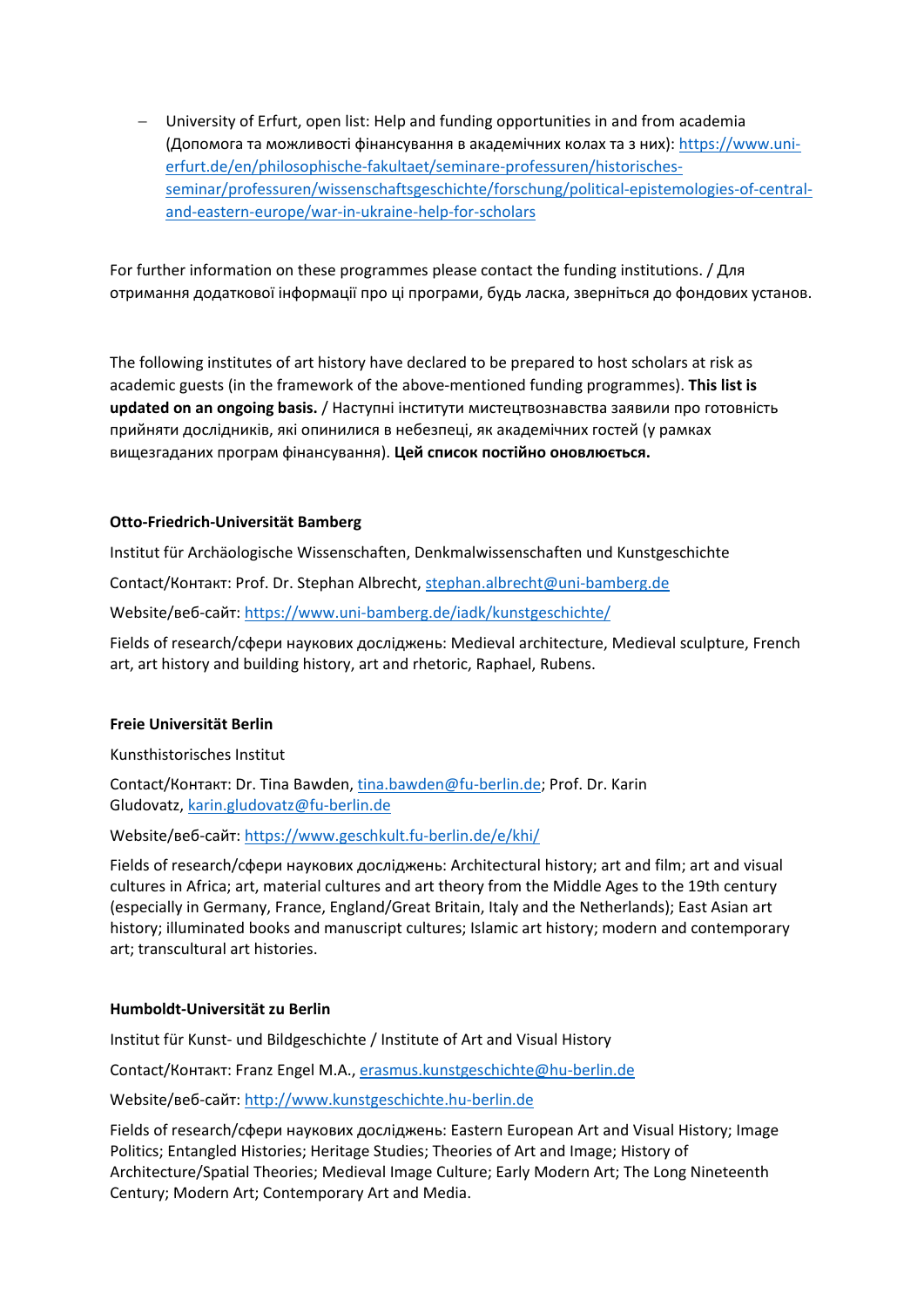## **Technische Universität Berlin**

Institut für Kunstgeschichte und Historische Urbanistik, Fachgebiete Kunstwissenschaft

Contact/Контакт: Dr. Andrea Meyer, [andrea.meyer@tu-berlin.de;](mailto:andrea.meyer@tu-berlin.de) Prof. Dr. Magdalena Bushart, [magdalena.bushart@tu-berlin.de;](mailto:magdalena.bushart@tu-berlin.de) Prof. Dr. Bénédicte Savoy, [benedicte.savoy@tu-berlin.de](mailto:benedicte.savoy@tu-berlin.de)

Website/веб-сайт[: https://www.kunstwissenschaft.tu](https://www.kunstwissenschaft.tu-berlin.de/menue/ueber_uns/)[berlin.de/menue/ueber\\_uns/;](https://www.kunstwissenschaft.tu-berlin.de/menue/ueber_uns/) [https://www.kunstwissenschaft.tu](https://www.kunstwissenschaft.tu-berlin.de/menue/ueber_uns/parameter/en/)[berlin.de/menue/ueber\\_uns/parameter/en/](https://www.kunstwissenschaft.tu-berlin.de/menue/ueber_uns/parameter/en/)

Fields of research/сфери наукових досліджень: art of the early modern period, modern art, history of architecture, artistic techniques and materiality, museum studies and collecting history, provenance research, translocation research, art market studies, history of art history as discipline, queer art and culture.

### **Universität der Künste Berlin**

Institut für Geschichte und Theorie der Gestaltung / Institute for History and Theory of Design

Contact/Контакт: Prof. Dr. Kathrin Peters, [k.peters@udk-berlin.de;](mailto:k.peters@udk-berlin.de) Prof. Dr. Miriam Oesterreich, [m.oesterreich@udk-berlin.de](mailto:m.oesterreich@udk-berlin.de)

Website/веб-сайт[: https://www.udk-berlin.de/universitaet/fakultaet-gestaltung/institute/institut](https://www.udk-berlin.de/universitaet/fakultaet-gestaltung/institute/institut-fuer-geschichte-und-theorie-der-gestaltung/)[fuer-geschichte-und-theorie-der-gestaltung/](https://www.udk-berlin.de/universitaet/fakultaet-gestaltung/institute/institut-fuer-geschichte-und-theorie-der-gestaltung/)

Fields of research/сфери наукових досліджень: Art History, Media Studies; Design History /Design Theory; Visual Culture Studies; History of Architecture / Theory of Architecture; Gender Studies, Queer Studies and Postcolonial Studies (with focus on arts and media).

#### **Rheinische Friedrich-Wilhelms-Universität Bonn**

Kunsthistorisches Institut

Contact/Контакт: Prof. Dr. Birgit Ulrike Münch, [bmuench@uni-bonn.de](mailto:bmuench@uni-bonn.de)

Website/веб-сайт[: www.khi.uni-bonn.de](http://www.khi.uni-bonn.de/)

Fields of research/сфери наукових досліджень: Art History (medieval to contemporary), provenance research.

### **Hochschule für Bildende Künste Braunschweig**

Institut für Kunstwissenschaft

Contact/Контакт: Dr. Burkhard Krüger, [b.krueger@hbk-bs.de,](mailto:b.krueger@hbk-bs.de) Prof. Dr. Annette Tietenberg, [a.tietenberg@hbk-bs.de](mailto:a.tietenberg@hbk-bs.de)

Website/веб-сайт: https://www.hbk-bs.de/en/einrichtungen/institute/ikw/

Fields of research/сфери наукових досліджень: modern and contemporary art, art and politics, art theory, early modern gender history, the phenomenon of still life, postcolonial studies, institutional critique, discourse analysis, history of the art exhibition, curatorial studies, housing role models, aesthetics, sound art, spatial theories.

## **Brandenburgische Technische Universität Cottbus-Senftenberg**

Institut für Bau- und Kunstgeschichte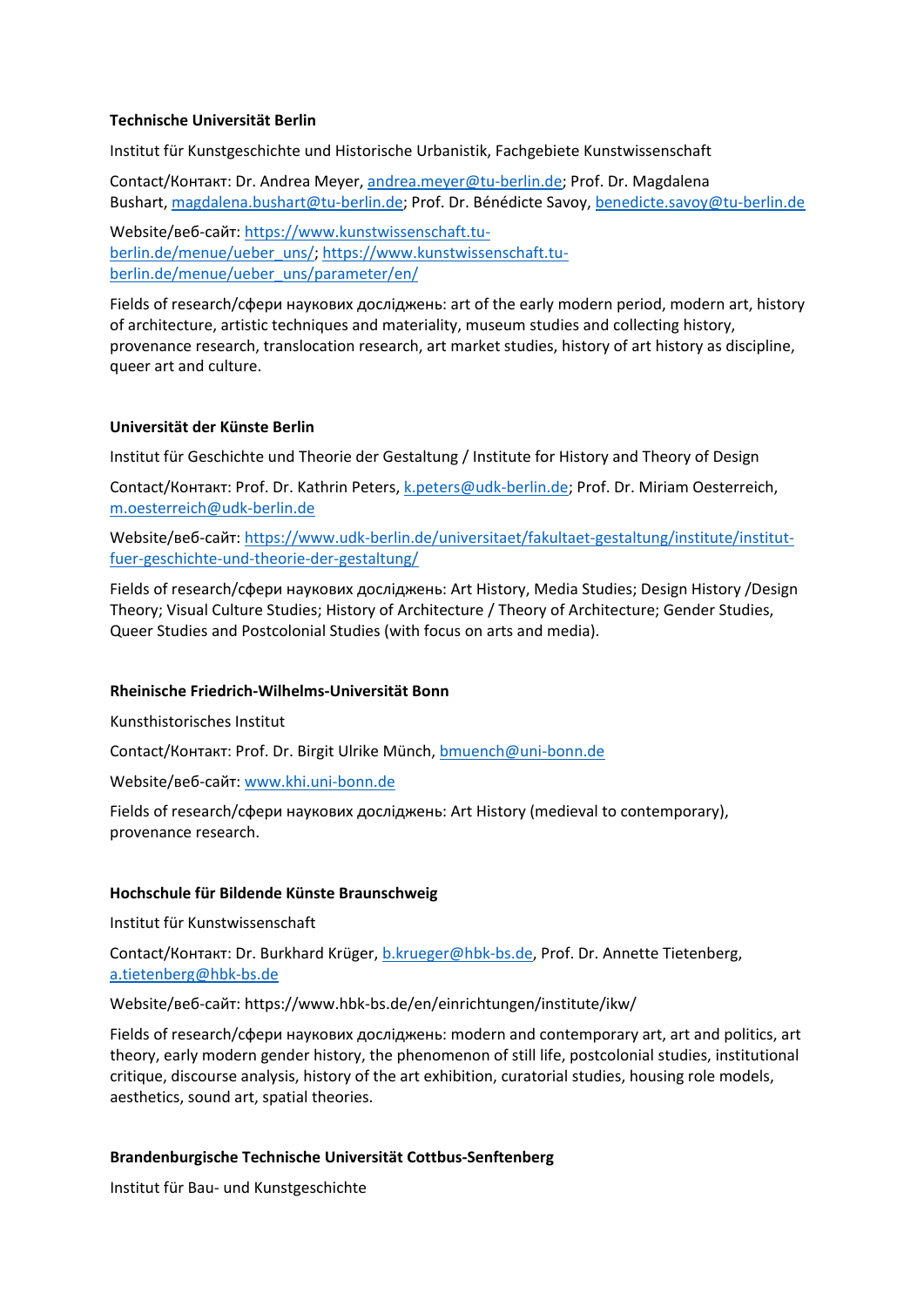## Contact/Контакт: Dr. Roland Meyer, [roland.meyer@b-tu.de](mailto:roland.meyer@b-tu.de)

## Website/веб-сайт[: https://www.b-tu.de/fg-kunstgeschichte/ibk-bibliothek/lehrstuehle](https://www.b-tu.de/fg-kunstgeschichte/ibk-bibliothek/lehrstuehle)

Fields of research/сфери наукових досліджень: Architectural Conservation (Critical Heritage Studies, Heritage Politics, difficult and contested heritage, postwar reconstruction, conservation of 20th-century architecture); Building History and Building Archaeology (especially in the fields of Greek fortifications, Nabatean Urban planning, Roman Imperial buildings, Middle Age sacral buildings, 20th century, esp. GDR architecture); Heritage Management (UNESCO Heritage Conventions, Value-based and people-centered management approaches, traditional knowledge management, heritage cosmologies and heritage phenomenology); History of Art (History and theory of art, architecture and urbanism from the 18th to the 21st century, Gender studies in architecture and urbanism, Cultural History, History and theory of visual media, esp. photography and digital image cultures).

## **Technische Universität Darmstadt**

Fachgebiet Architektur- und Kunstgeschichte

Contact/Контакт: Prof. Dr. Christiane Salge, [salge@kunst.tu-darmstadt.de](mailto:salge@kunst.tu-darmstadt.de)

Website/веб-сайт[: https://www.kunstgeschichte.architektur.tu](https://www.kunstgeschichte.architektur.tu-darmstadt.de/ku_ge/auk_kunstgeschichte.de.jsp)[darmstadt.de/ku\\_ge/auk\\_kunstgeschichte.de.jsp](https://www.kunstgeschichte.architektur.tu-darmstadt.de/ku_ge/auk_kunstgeschichte.de.jsp)

Fields of research/сфери наукових досліджень: architecture (16th–19th c.), architectural theory, architectural education, visualization of architecture, monument preservation.

### **Technische Universität Dresden**

Institut für Kunst- und Musikwissenschaft

Contact/Контакт: Jun.-Prof. Dr. Miriam Akkermann, [miriam.akkermann@tu-dresden.de](mailto:miriam.akkermann@tu-dresden.de) 

Website/веб-сайт[: https://tu-dresden.de/gsw/phil/ikm](https://tu-dresden.de/gsw/phil/ikm) 

Fields of research/сфери наукових досліджень: Medieval achitecture, Renaissance and Baroque painting, romanticism, modern and contemporary art, film, film music, historiography of art history, colonial and postcolonial art history, art in Spain, Portugal and Iberoamerica, transcultural exchange between Africa and Europe, digital image cultures, GDR and its global relations in the field of art, Media Art and technology, computer music.

## **Heinrich-Heine-Universität Düsseldorf**

Institut für Kunstgeschichte

Contact/Контакт: Prof. Dr. Andrea von Hülsen-Esch, [huelsen-esch@phil.hhu.de](mailto:huelsen-esch@phil.hhu.de)

Website/веб-сайт: *[https://www.kunstgeschichte.hhu.de](https://www.kunstgeschichte.hhu.de/)*

Fields of research/сфери наукових досліджень: Art History of the Middle Ages and Early Modern Period in Italy, France, Spain, Northern Europe and East Central Europe, Art Production and Art Trade, Artist Migration, Age and Aging in Art, Book Illumination, History of Garden Art & Sculpture, Baroque and Modern architecture, Digital Art History, Critical Heritage Studies, Material Culture and Architecture of the 18th Century, Artists' associations in modern Art, Art Mediation, Art and politics, stained-glass painting of the Modern Era, contemporary Art & Aesthetics.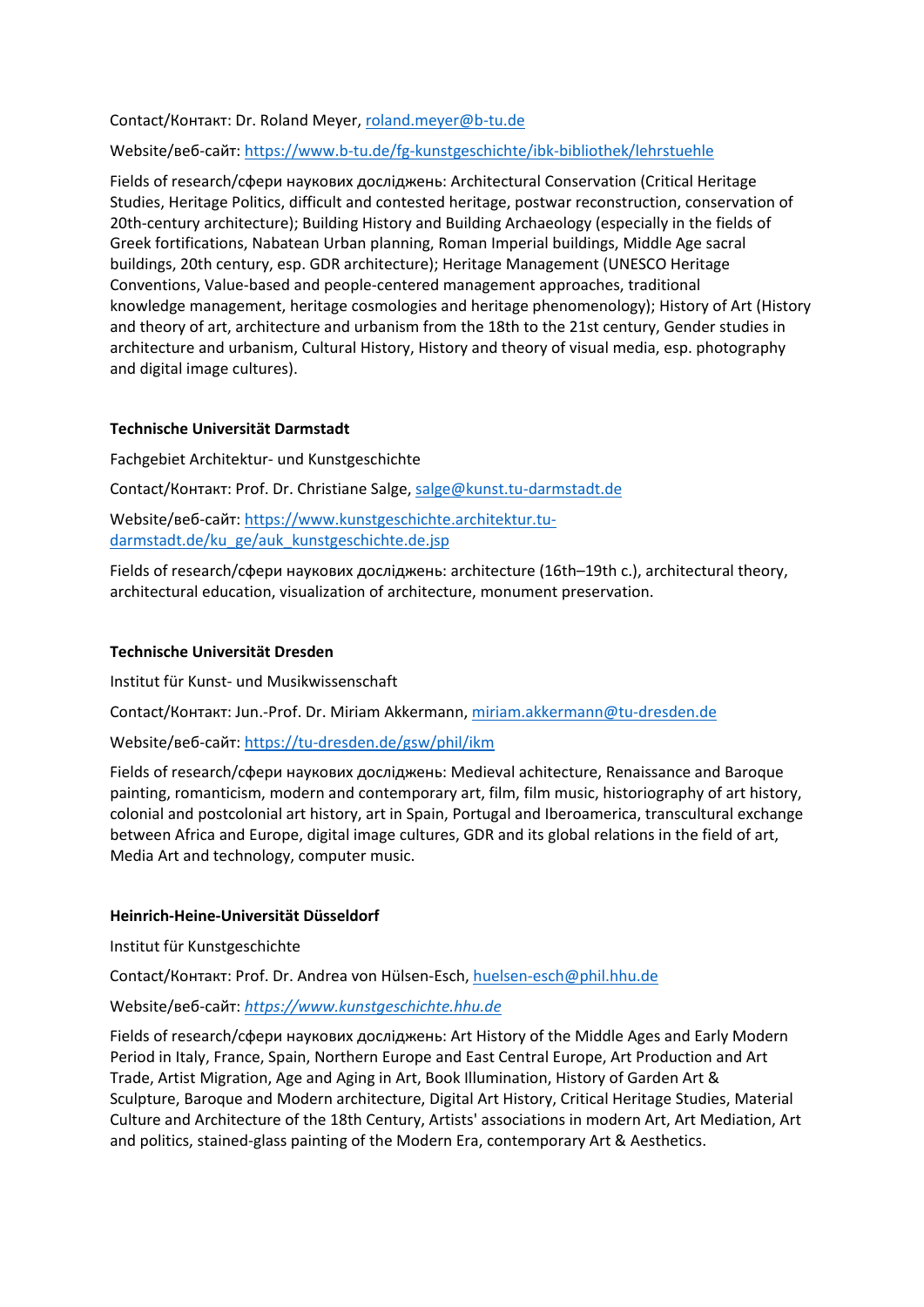## **Friedrich-Alexander-Universität Erlangen-Nürnberg**

Institut für Kunstgeschichte

Contact/Контакт: Dr. Maren Manzl, [maren.manzl@fau.de](mailto:maren.manzl@fau.de)

Website/веб-сайт: <https://www.kunstgeschichte.phil.fau.de/>

Fields of research/сфери наукових досліджень: Late medieval panel painting and stained glass; sculpture and applied arts of the Dürer period; client networks of imperial city elites (esp. Augsburg and Nuremberg); German Renaissance and Baroque drawings; Italian, French and British art and architecture of the early modern age (1500–1800); modern and contemporary art.

## **Friedrich-Alexander-Universität Erlangen-Nürnberg**

Lehrstuhl für Christliche Archäologie

Contact/Контакт: Prof. Dr. Ute Verstegen, [ute.verstegen@fau.de](mailto:ute.verstegen@fau.de)

Website/веб-сайт: <https://www.ca.phil.fau.de/>

Fields of research/сфери наукових досліджень: Early Christian Art and Archaeology, Byzantine Art and Archaeology, Byzantine and post-byzantine icons, Early Medieval Archaeology of the Silk roads, transcultural exchange between Asia and Europe, Medieval cultures of war, Visual Digital Humanities, Educational technologies in archaeology and art history (video, VR, AR).

# **Goethe-Universität Frankfurt am Main**

Kunstgeschichtliches Institut

Contact/Контакт: Prof. Dr. Kristin Böse, [boese@kunst.uni-frankfurt.de](mailto:boese@kunst.uni-frankfurt.de)

Website/веб-сайт: [https://www.kunst.uni-frankfurt.de](https://www.kunst.uni-frankfurt.de/)

Fields of research/сфери наукових досліджень: Art History from the Middle Ages to the present, with a geographical focus on Italy, Spain and France, the Netherlands, England and the German-speaking countries, as well as North America; Theory of Art and Architecture, the History of Collecting and Exhibiting, the Historiography of Art History, Gender Studies in Art.

## **Justus-Liebig-Universität Gießen**

Institut für Kunstgeschichte

Contact/Контакт: Prof. Dr. Markus Späth[, Markus.Spaeth@kunstgeschichte.uni-giessen.de](mailto:Markus.Spaeth@kunstgeschichte.uni-giessen.de)

Website/веб-сайт: [https://www.uni-giessen.de/fbz/fb04/institute-en/art-history?set\\_language=en](https://www.uni-giessen.de/fbz/fb04/institute-en/art-history?set_language=en)

Fields of research/сфери наукових досліджень: Western European Art and Archicteure (medieval to contemporary); particular focus: Medieval Byzantinan Art and Architecture, Modern US-American Art, Early Modern Portraits, Medieval Art and Sacred Space, Art and Reproduction in the Middle Ages.

## **Georg-August-Universität Göttingen**

Kunstgeschichtliches Seminar

Contact/Контакт: Prof. Dr. Margarete Vöhringer (English, Русский), [Margarete.voehringer@uni](mailto:Margarete.voehringer@uni-goettingen.de)[goettingen.de](mailto:Margarete.voehringer@uni-goettingen.de)

Website/веб-сайт[: https://uni-goettingen.de/en/304655.html](https://www.kuk.uni-jena.de/seminar-fuer-kunstgeschichte-und-filmwissenschaft)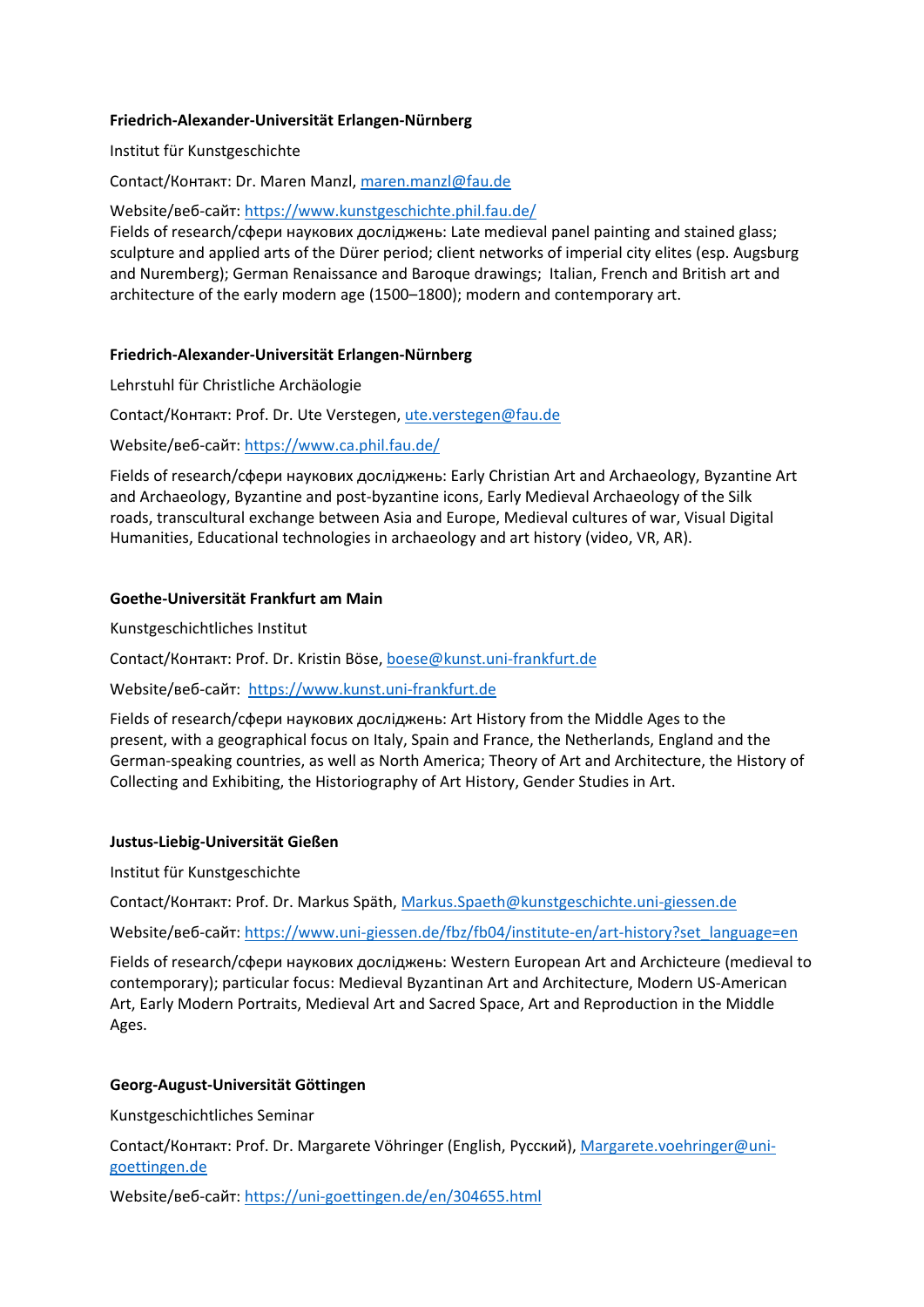Fields of research/сфери наукових досліджень: Art history in all its breadth (medieval art history, art history of the early modern period and modern to contemporary art history), methods and theories of image science, the history of photography, digital art history and art history in a global context. Two focal points are the practical vocational training through regular development of exhibitions (curatorial studies) and interdisciplinary collection research.

# **Universität Greifswald**

Caspar-David-Friedrich-Institut, Fachbereich Kunstgeschichte

Contact/Контакт: Prof. Dr. Kilian Heck[, kilian.heck@uni-greifswald.de;](mailto:kilian.heck@uni-greifswald.de) Dr. Alessa Paluch, [alessa.paluch@uni-greifswald.de](mailto:alessa.paluch@uni-greifswald.de)

Website/веб-сайт[: https://cdfi.uni-greifswald.de/](https://cdfi.uni-greifswald.de/)

Fields of research/сфери наукових досліджень: Art history of the Baltic Sea region, romanticism, Caspar David Friedrich, medieval architecture, digital art history.

# **Martin-Luther-Universität Halle-Wittenberg**

Institut für Kunstgeschichte und Archäologien Europas

Contact/Контакт: Prof. Dr. Ute Engel, [ute.engel@kunstgesch.uni-halle.de](mailto:ute.engel@kunstgesch.uni-halle.de)

Website/веб-сайт[: https://www.ikare.uni-halle.de/](https://www.ikare.uni-halle.de/)

Fields of research/сфери наукових досліджень: Cultural transfer, artistic exchange and migration processes in Europe and its neighbours (Prehistory – Antiquity – Middle Ages – Early Modern - Modernity); material objects of art and cultural history; cultural heritage studies; art, politics and society; social history of art; history of religious art; cult places and their history; art history and cultural landscape studies; architectural history (Antiquity – Middle Ages - Modernity); iconography and visual studies; collections and reception of Antiquity; sculpture and numismatology of classical Antiquity; history and topography of Asia Minor in the ancient world; archaeology of the Black Sea region in the ancient world, research centre *Zentrum für Archäologie und Kulturgeschichte des Schwarzmeerraumes* e.V. (ZAKS, https://www.schwarzmeerarchaeologie.de/); French, Italian, German sculpture and painting in the Early Modern Times; art theory since 1400; historiography; the Long Nineteenth Century; 20th century and contemporay art.

## **Universität Hamburg**

Kunstgeschichtliches Seminar

Contact/Контакт: Prof. Dr. Iris Wenderholm, [iris.wenderholm@uni-hamburg.de;](mailto:iris.wenderholm@uni-hamburg.de) Angelina Isaak[, angelina-i@gmx.de](mailto:angelina-i@gmx.de) (English, Русский)

Website/веб-сайт[: https://www.kulturwissenschaften.uni-hamburg.de/ks.html](https://www.kulturwissenschaften.uni-hamburg.de/ks.html)

Fields of research/сфери наукових досліджень: Medieval manuscripts and early printed books, transcultural exchange between the Americas, Asia and Europe, Italian Renaissance art, French painting, romanticism, modern and contemporary art, art and politics, materiality, exhibition histories, art historiography.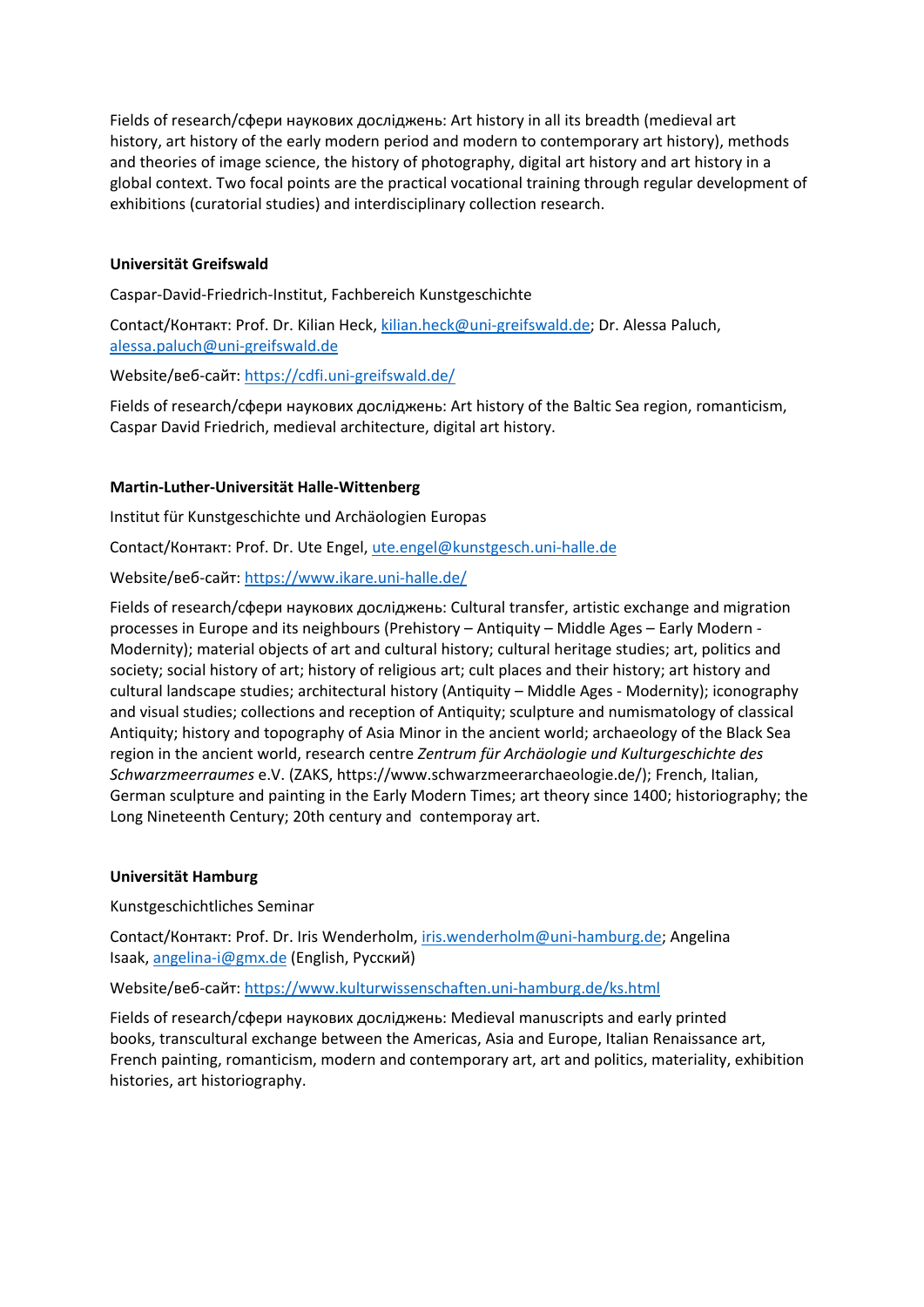## **Leibniz Universität Hannover**

Institut für Geschichte und Theorie der Architektur; Abteilung Baugeschichte, Stadtbaugeschichte und Denkmalpflege

Contact/Контакт: Prof. Dr. Markus Jager, [jager@igt-arch.uni-hannover.de](mailto:jager@igt-arch.uni-hannover.de)

Website/веб-сайт[: https://www.igt.uni-hannover.de/de/baug/](https://www.igt.uni-hannover.de/de/baug/)

Fields of research/сфери наукових досліджень: building history (renaissance to modernism), history of urban design, monument preservation / heritage conservation.

# **Universität Heidelberg**

Institut für Europäische Kunstgeschichte

Contact/Контакт: Prof. Dr. Rebecca Müller [r.mueller@zegk.uni-heidelberg.de,](mailto:r.mueller@zegk.uni-heidelberg.de) [sekretariat.iek@zegk.uni-heidelberg.de](mailto:sekretariat.iek@zegk.uni-heidelberg.de)

Website/веб-сайт[: https://www.uni-heidelberg.de/fakultaeten/philosophie/zegk/iek/](https://www.uni-heidelberg.de/fakultaeten/philosophie/zegk/iek/)

Fields of research/сфери наукових досліджень: History of Art, Architecture and Visual Culture Studies (8th. -21st.c.) with a special focus on Medieval Architecture and Archaeology, Medieval Art and Liturgy, Medieval Goldsmithing and Illuminated Manuscripts, Material Text Cultures, Italian and French Baroque Painting, Modern and Contemporary Architecture and Urban Art, Public Urban Space, Ethics and Architecture, Film, Photography, (Music)Video, Stained Glass (19th century to present), Art Forgery, first women art historians, interdisciplinary research combining Art, Music, Theatre and New Media; Global Art History.

## **Friedrich-Schiller-Universität Jena**

Seminar für Kunstgeschichte und Filmwissenschaft

Contact/Контакт: Dr. Lars Zieke, [lars.zieke@uni-jena.de;](mailto:lars.zieke@uni-jena.de) Prof. Dr. Johannes Grave, [johannes.grave@uni-jena.de](mailto:johannes.grave@uni-jena.de)

Website/веб-сайт[: https://www.kuk.uni-jena.de/seminar-fuer-kunstgeschichte-und-filmwissenschaft](https://www.kuk.uni-jena.de/seminar-fuer-kunstgeschichte-und-filmwissenschaft)

Fields of research/сфери наукових досліджень: European art history from medieval to contemporary art; particularly: medieval sculpture, medieval textiles, transcultural exchange between Asia and Europe, Italian Renaissance painting, French Baroque painting, European romanticism, modern art, art and ambiguity, collage/montage, art and politics, picture theory, theories of pictorial perception, film history, film aesthetics, film manifestos.

# **Karlsruhe Institute of Technology**

Institut für Kunst- und Baugeschichte, Professur Jehle

Contact/Контакт: Dr. Dr. Jesús Muñoz Morcillo, [jesus.morcillo@kit.edu](mailto:jesus.morcillo@kit.edu)

Website/веб-сайт[: https://kg.ikb.kit.edu/jehle/index.php](https://kg.ikb.kit.edu/jehle/index.php)

Fields of research/сфери наукових досліджень: Visual Cultures of the Early Modern Period, Visual Techniques of Naturalness, Environmental History of the Arts, The Prehistory of the dessin automatique, Total Work of Art World Exhibition, Art and Ecology, Ancient Rhetoric and Early Modern Art, History and Visual Cultures of Science Communication.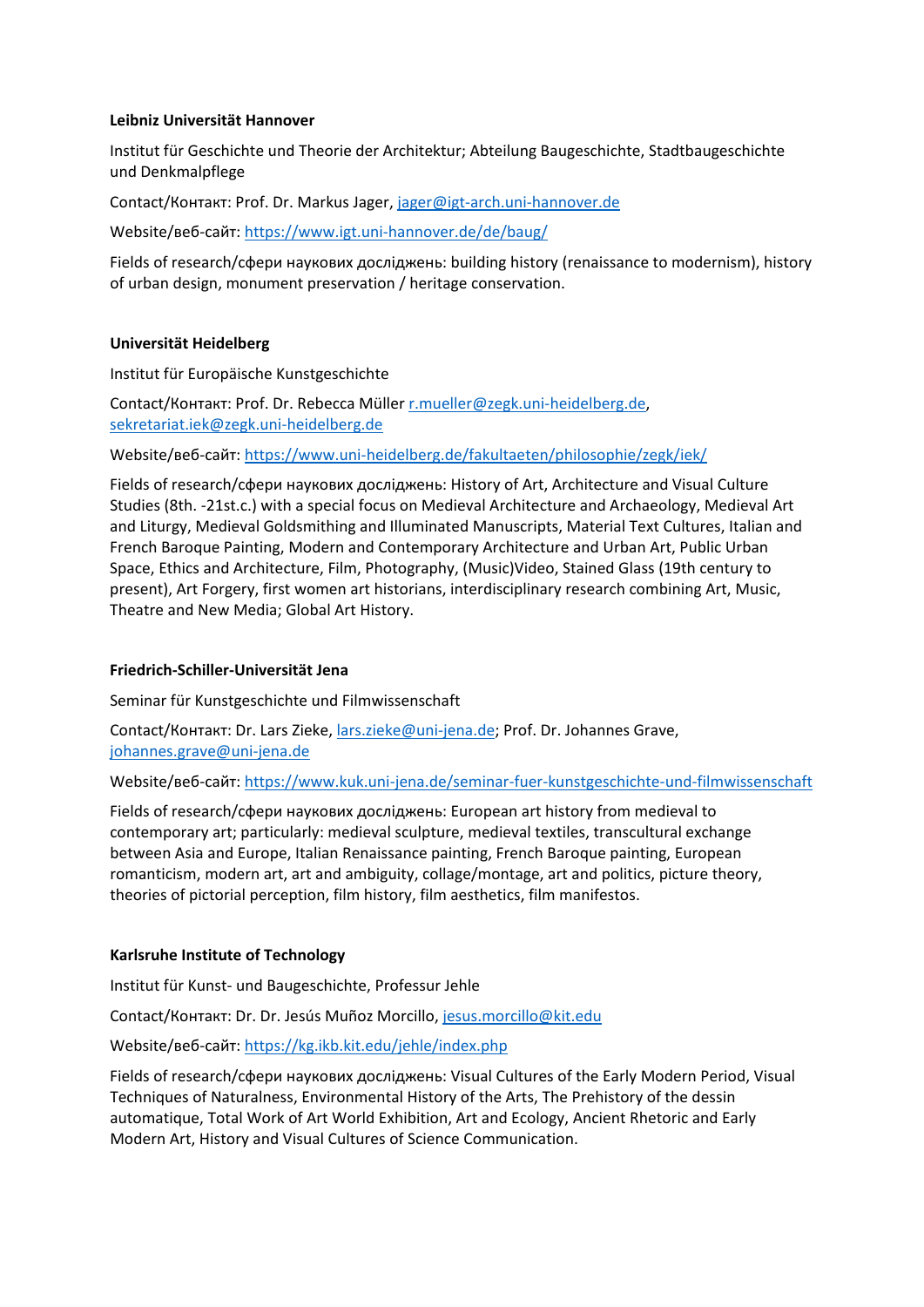## **Universität zu Köln**

Kunsthistorisches Institut

Contact/Контакт: Prof. Dr. Aleksandra Lipińska, [aleksandra.b.lipinska@gmail.com](mailto:aleksandra.b.lipinska@gmail.com)

Website/веб-сайт[: https://khi.phil-fak.uni-koeln.de/](https://khi.phil-fak.uni-koeln.de/)

Fields of research/сфери наукових досліджень: Medieval Art, Early Modern Art, Modern and Contemporary Art, Art Market, Monument Preservation and Architectural History, History of Photography and Art History as Media History, Art in Central and Eastern Europe.

### **Universität Leipzig**

Institut für Kunstgeschichte

Contact/Контакт: Nicole Lingott, [nicole.lingott@uni-leipzig.de](mailto:nicole.lingott@uni-leipzig.de)

Website/веб-сайт[: https://www.gkr.uni-leipzig.de/institut-fuer-kunstgeschichte](https://www.gkr.uni-leipzig.de/institut-fuer-kunstgeschichte)

Fields of research/сфери наукових досліджень: Renaissance Art and Art Theory, Art of the GDR, History of Art History (Aby Warburg etc.), Early Modern European garden culture, art and piety in post-tridentine Italy, Early Modern architecture and urbanistics (Germany, Italy), East European Art History, Arts in Spain and Ibero-America. The BA curriculum of the Institute includes a module ", Practice and Professional Fields" (including a museum studies seminar on "art and new media") which is covered by colleagues from non-university professional practice via teaching assignments.

## **Johannes Gutenberg-Universität Mainz**

Institut für Kunstgeschichte u. Musikwissenschaft (IKM), Abt. Kunstgeschichte / Institute of Art History and Musicology, Department of Art History

Contact/Контакт: Jennifer Konrad M.A., [jekonrad@uni-mainz.de;](mailto:jekonrad@uni-mainz.de) Clara Wörsdörfer M.A., [clara.woersdoerfer@uni-mainz.de](mailto:clara.woersdoerfer@uni-mainz.de)

Website/веб-сайт[: https://www.kunstgeschichte.uni-mainz.de/](https://www.kunstgeschichte.uni-mainz.de/)

Fields of research/сфери наукових досліджень: Studies in medieval, early modern, modern and contemporary art (incl. architecture); studies in central european, italian and french art (incl. architecture); Forms of representation, historicity and memory culture in architecture from the Middle Ages to the present; Style concepts and intermediality in the art of the Middle Ages and early modern times; Art of European princely courts and residence cities; History of the portrait; Political iconography; Art theory since the Renaissance; Historiography and knowledge-formations; History and aesthetics of photography; History of European romance; Theory and history of Mimesis; Nation concepts in the art of early modern times; Monument maintenance and heritage; Intermediality between art and music.

## **Philipps-Universität Marburg**

Kunstgeschichtliches Institut

Contact/Контакт: Prof. Dr. Hendrik Ziegler[, hendrik.ziegler@staff.uni-marburg.de;](mailto:hendrik.ziegler@staff.uni-marburg.de) Prof. Dr. Jörg Stabenow, [joerg.stabenow@staff.uni-marburg.de](mailto:joerg.stabenow@staff.uni-marburg.de)

## Website/веб-сайт[: https://www.uni-marburg.de/de/fb09/khi](https://www.uni-marburg.de/de/fb09/khi)

Fields of research/сфери наукових досліджень: Art History (Medieval to Contemporary); Political iconography; Art in former East Germany; Photography (History and Theory); Cross-cultural transfer; Digital Humanities; Architectural History (all periods).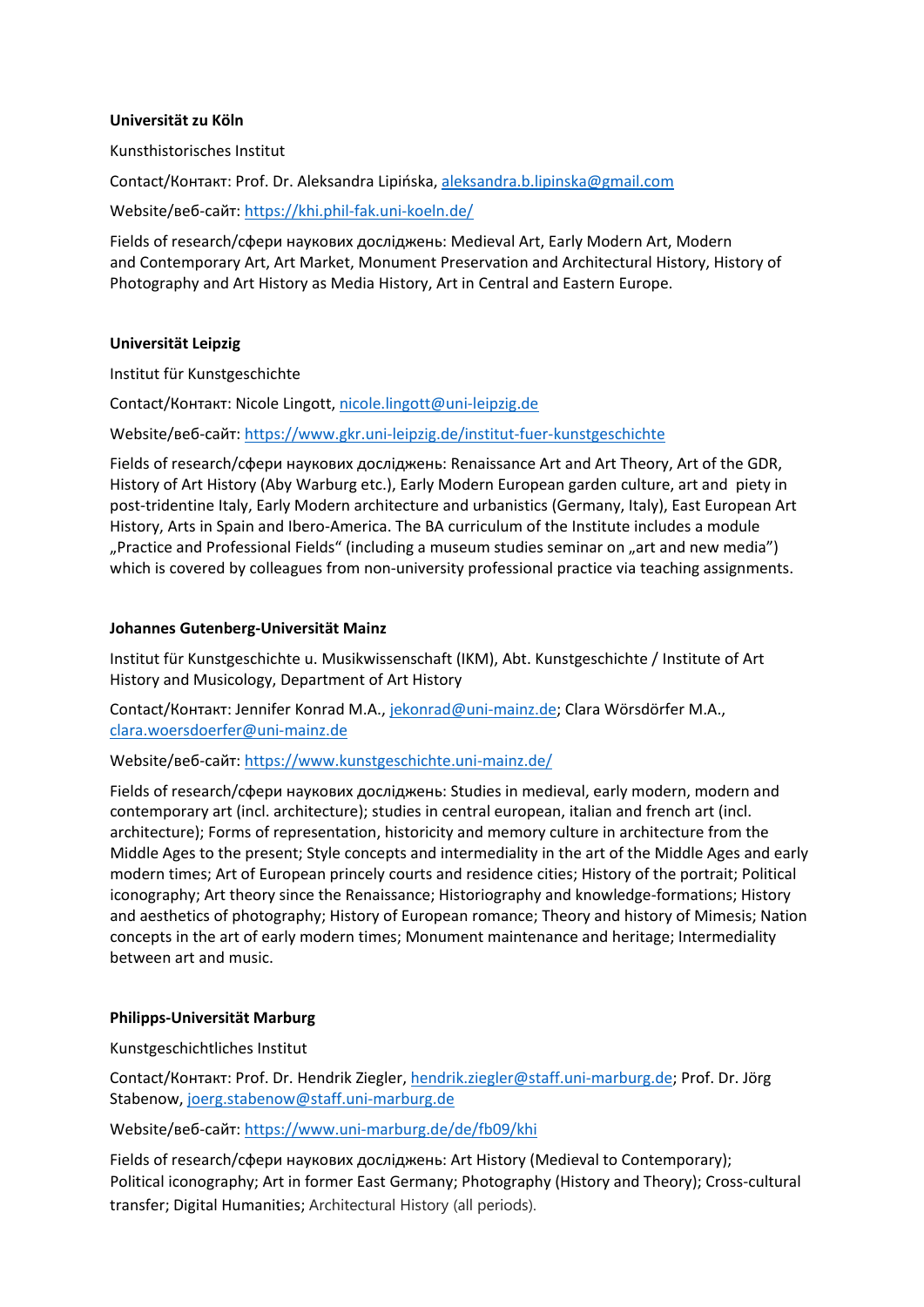## **Ludwig-Maximilians-Universität München**

Institut für Kunstgeschichte

Contact/Контакт: Prof. Dr. Stephan Hoppe, [stephan.hoppe@lmu.de;](mailto:stephan.hoppe@lmu.de) Prof. Dr. Hubertus Kohle, [hubertus.kohle@lmu.de](mailto:hubertus.kohle@lmu.de)

Website/веб-сайт[: https://www.kunstgeschichte.uni-muenchen.de/index.html](https://www.kunstgeschichte.uni-muenchen.de/index.html)

Fields of research/сфери наукових досліджень: Early Modern European art and architecture, wall and ceiling paintings; Disconnectivity, Art in Exile, Digital Art History and more.

### **Zentralinstitut für Kunstgeschichte München / Central Institute for Art History Munich**

Contact/Контакт: Barbara Falterer M.A.[, b.falterer@zikg.eu](mailto:b.falterer@zikg.eu)

Website/веб-сайт[: www.zikg.eu](http://www.zikg.eu/)

Fields of research/сфери наукових досліджень: medieval art; Renaissance and Baroque art; modern and contemporary art; sources; object studies; art in Eastern Europe; art theory; historiography of art history; art and politics; provenance research; comics; photo art history; global art history; art and ecology.

### **Westfälische Wilhelms-Universität Münster**

Institut für Kunstgeschichte

Contact/Контакт: Prof. Dr. Ursula Frohne, [ursula.frohne@uni-muenster.de](mailto:ursula.frohne@uni-muenster.de)

Website/веб-сайт[: https://www.uni-muenster.de/Kunstgeschichte/index.html](https://www.uni-muenster.de/Kunstgeschichte/index.html) 

Fields of research/сфери наукових досліджень: Medieval building sculpture and church decoration; cultural transfer and migration processes; Early Modern Court Culture; Art and Architecture in Early Modern Europe (especially Italy, Holy Roman Empire, France, Sweden); art and politics/art and power; sacral kingship and the arts; figure and social history of the artist; modern and contemporary art; art and the public; art and architectural theory; architectural knowledge; media art; print studies; modern and contemporary art in East Middle Europe; theories of avantgardes.

#### **Universität Paderborn**

Lehrstuhl für Materielles und Immaterielles Kulturerbe

Contact/Контакт: Prof. Dr. Eva-Maria Seng, [em-seng@upb.de;](mailto:em-seng@upb.de) Marco Silvestri, [marco.silvestri@upb.de](mailto:marco.silvestri@upb.de)

Website/веб-сайт[: https://kw.uni-paderborn.de/historisches-institut/materielles-und-immaterielles](https://kw.uni-paderborn.de/historisches-institut/materielles-und-immaterielles-kulturerbe/)[kulturerbe/](https://kw.uni-paderborn.de/historisches-institut/materielles-und-immaterielles-kulturerbe/)

Fields of research/сфери наукових досліджень: Ecclesiastical architecture (17th - 21st century), history of architecture, architectural theory, urban development (16th - 21st century), cultural heritage, monument preservation, restoration, rebuilding, reconstruction, authenticity, cultural landscapes, museum studies and exhibitions, theories of canon formation and design, intangible cultural heritage.

## **Universität Stuttgart**

Institut für Kunstgeschichte

Contact/Контакт: Dr. Rostislav Tumanov, [rostislav.tumanov@ikg.uni-stuttgart.de](mailto:rostislav.tumanov@ikg.uni-stuttgart.de)